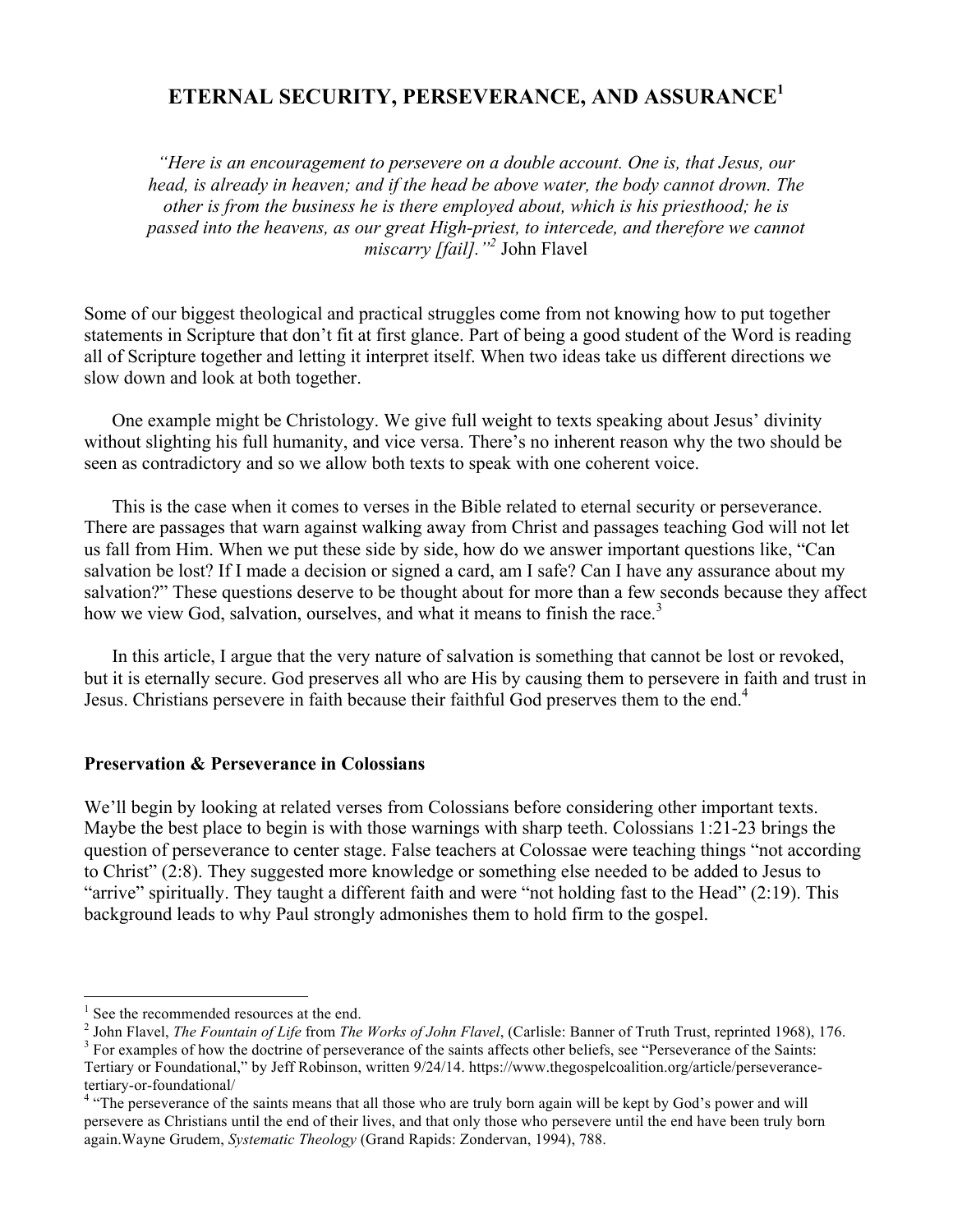And you, who once were alienated and hostile in mind, doing evil deeds, he has now reconciled in his body of flesh by his death, in order to present you holy and blameless and above reproach before him, **if indeed you continue in the faith, stable and steadfast, not shifting from the hope of the gospel that you heard**. (Colossians 1:21-23; ESV)

In Paul's eyes, there's no disconnect between God's promise to keep and preserve all those in Christ and our responsibility to hold firm to the gospel. We need to feel the force of the "if" statement while also not jumping to false conclusions. They're told to continue in "the faith", "implying that faith" refers here not to the act of believing but to what is believed: Christian truth."<sup>5</sup> Second, the continuing is described as holding steadfastly (positively) and not shifting (negatively) from the hope of the gospel. The gospel message about the person and work of Jesus Christ is what they believed (1:4-5).

Paul states they'll stand before God one day, blameless and above reproach, *if* they continue holding firm to the gospel (1:23). We don't make ourselves blameless or keep ourselves blameless by our works or our faith. It is Jesus and "the blood of his cross" that are able to present us holy, blameless, and free from any possible accusations. We simply hold to the gospel; we cling to Christ.

Another place in Colossians where Paul deals with this doctrine is 1:15. There he speaks about the hope laid up for believers in heaven. There are three significant things to notice from this verse.<sup>6</sup> First, "hope" is used here not as the act of hoping but as the objective hope awaiting us. Second, the word "laid up" means reserved, stored up, or kept. The hope awaiting us—our inheritance in Christ—is already ours by right and awaits us in heaven (cf. 1 Peter 1:3-5). The wording suggests God keeps the reservation and it "emphasizes the security and certainly of this hope because God is the actor (cf. Luke 19:20; 2 Tim. 4:8; Heb. 9:27)." <sup>7</sup> And third, Paul mentions its location *in heaven* to reinforce how safe and secure it is. We have no fear of someone stealing it or us losing it since God watches over it.

A similar verse appears in chapter three. "For you have died, and your life is hidden with Christ in God. When Christ who is your life appears, then you also will appear with him in glory" (Col. 3:3-4). Since our salvation and destiny is tied to Christ, Paul says with certainty that when Christ returns *they will* appear with him. The 16<sup>th</sup> century hero William Tyndale explained how the Christian's future is tied to Christ. "Christ is in thee, and thou in Him, knit together inseparably. Neither canst thou be damned, except Christ be damned with thee: neither can Christ be saved, except thou be saved with Him."<sup>8</sup>

The strength of the security in our eternal security isn't found in the degree of our faith or the measure of our growth. It's found in the unbreakable union we have with Christ and the strength of God to keep us. "May you be strengthened with all power, *according to his glorious might*, for all endurance and patience with joy" (Col. 1:11).

#### **Preservation & Perseverance in the Doctrine of Salvation**

To think genuine believers can lose their salvation fundamentally misunderstands what salvation in Christ is and what happens at conversion when we're united to Jesus. Through union with Christ, we

<sup>&</sup>lt;sup>5</sup> Moo, *Colossians*, 145.<br><sup>6</sup> See "Non-refundable Reservations" entry on Colossians 1:4-5.<br><sup>7</sup> Pao, *Colossians*, 53.<br><sup>8</sup> William Tyndale quoted in Michael Horton, *Putting Amazing Back into Grace* (Grand Rapids: Baker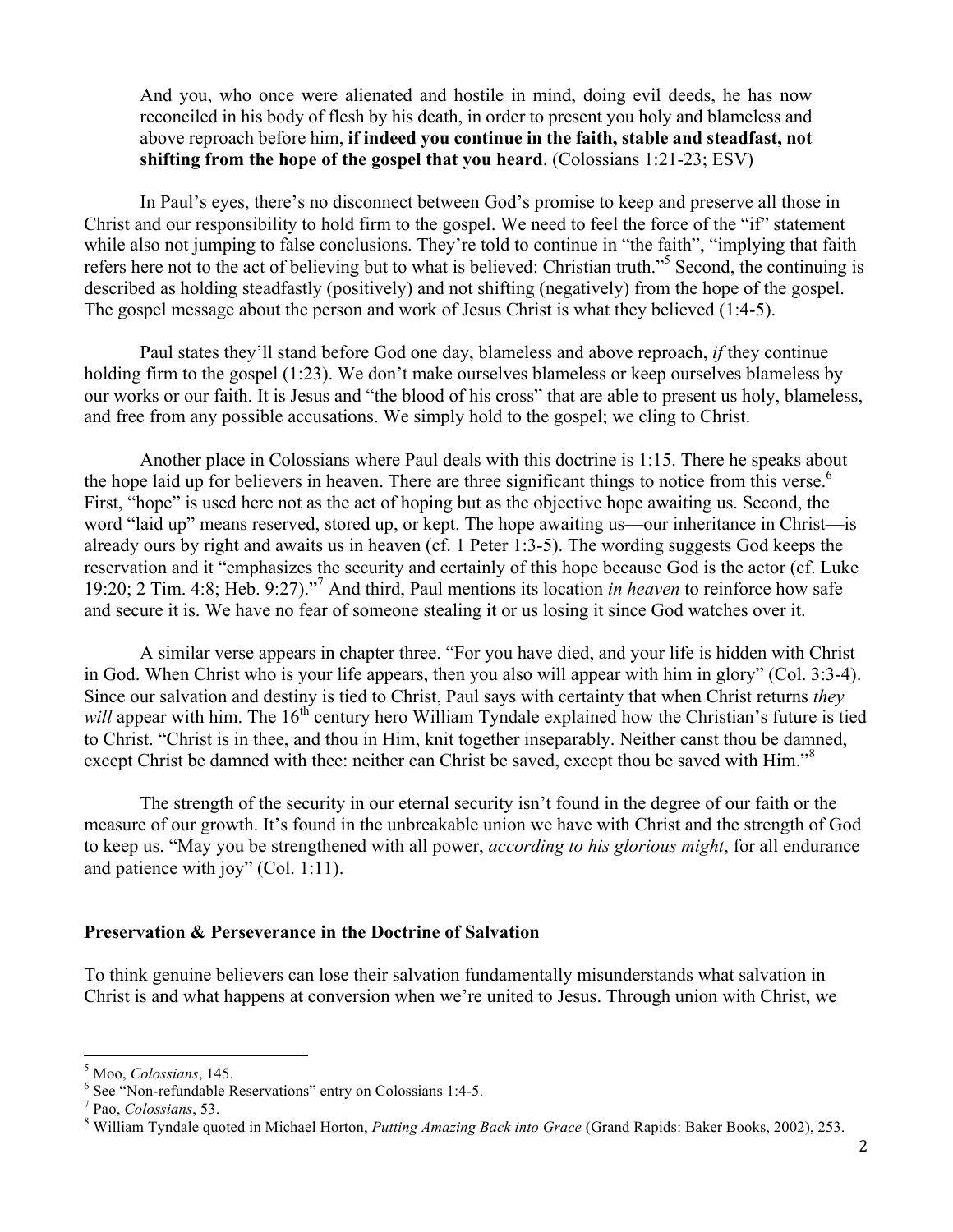receive him and all that belongs to him. We become one with him, and he never divorces the one he's joined himself to.

Justification is the doctrine and reality that when we believe in Jesus, God forgives us of all our sins (past, present, and future) and credits—imputes—Christ's perfect righteousness to us.<sup>9</sup> The righteousness given (credited) to us is never revoked and taken back. The nature of justification is a once-for-all act, and God doesn't reverse his legal declarations. This is why Paul says for us in Christ "there is no condemnation" (Rom. 8:1; cf. 5:1). The sin of a believer doesn't cancel our justification, it's the very thing that justification takes care of for us.

Adoption is one of the most beautiful truths in the New Testament. To those who believe in the name of Jesus, we're given the right to become children of God (Jn. 1:12; Rom. 8:12-17). God loves us as His children and makes sure every son and daughter is kept in the family. God never sends any of His adopted children back to the orphanage. He keeps and loves them forever.

Part of the family seal we get is the Holy Spirit, a down-payment of our inheritance (Eph. 1:13- 14). This sealing of the Spirit not only marks us as God's own, but he seals us to the end.<sup>10</sup> This same Spirit makes dead men and women alive through regeneration. We who were spiritually dead have been brought to life (Col. 2:11-13; 3:1-4). Those with God's life in them cannot crawl back into their spiritual casket to die again. We will die physically, but we have life that's eternal.

Salvation by its very nature precludes it from being stolen, forfeited, lost, reversed, broken, or cancelled out. These amazing and immense benefits we receive by grace alone because of God's mercy and Christ's work for us are ours…forever. We can have freedom, joy, and peace in knowing they're ours by grace and are eternally secured for us by God's power. If we're holding to Christ by faith, we have assurance that Christ is ours and all these blessings are ours in him (Eph. 1:3-14). Assurance puts the believer at ease and ratchets up their joy by putting up indestructible walls of salvation wherein we live and enjoy life with our King.

## **A View from Above (Preservation)**

As we move beyond Colossians and into the rest of the New Testament, let's look at this from God's angle and then from man's angle. The two truths held together are that God will preserve all those who believe in Jesus Christ and keep them until the end, and we must not turn from Christ as proclaimed in the gospel. We persevere by holding fast in faith, but we do so because we're preserved by a God holding us. The *basis* is God keeping us but the *condition* is our perseverance. It's similar to when we first believe, where faith is the *condition* but Christ's work is the *basis* for our forgiveness and salvation.

Looking at things from God's perspective, we have the encouragement that **He preserves His children**. God assures the completion of our salvation the moment He unites us by grace to Jesus. This unbreakable chain of events is laid out in Romans 8:29. "And those whom he predestined he also called, and those whom he called he also justified, and those whom he justified he also glorified."

<sup>&</sup>lt;sup>9</sup> This is entirely of grace through and through and we receive Christ's accomplishment for us by faith. Faith is the act of holding out our hand and grasping Jesus and all he offers to us. We not only need forgiveness but we need the imputation of

Christ's righteousness.<br><sup>10</sup> See Dustin Crowe, "Seal: Small Word, Big Meaning" at indycrowe.com.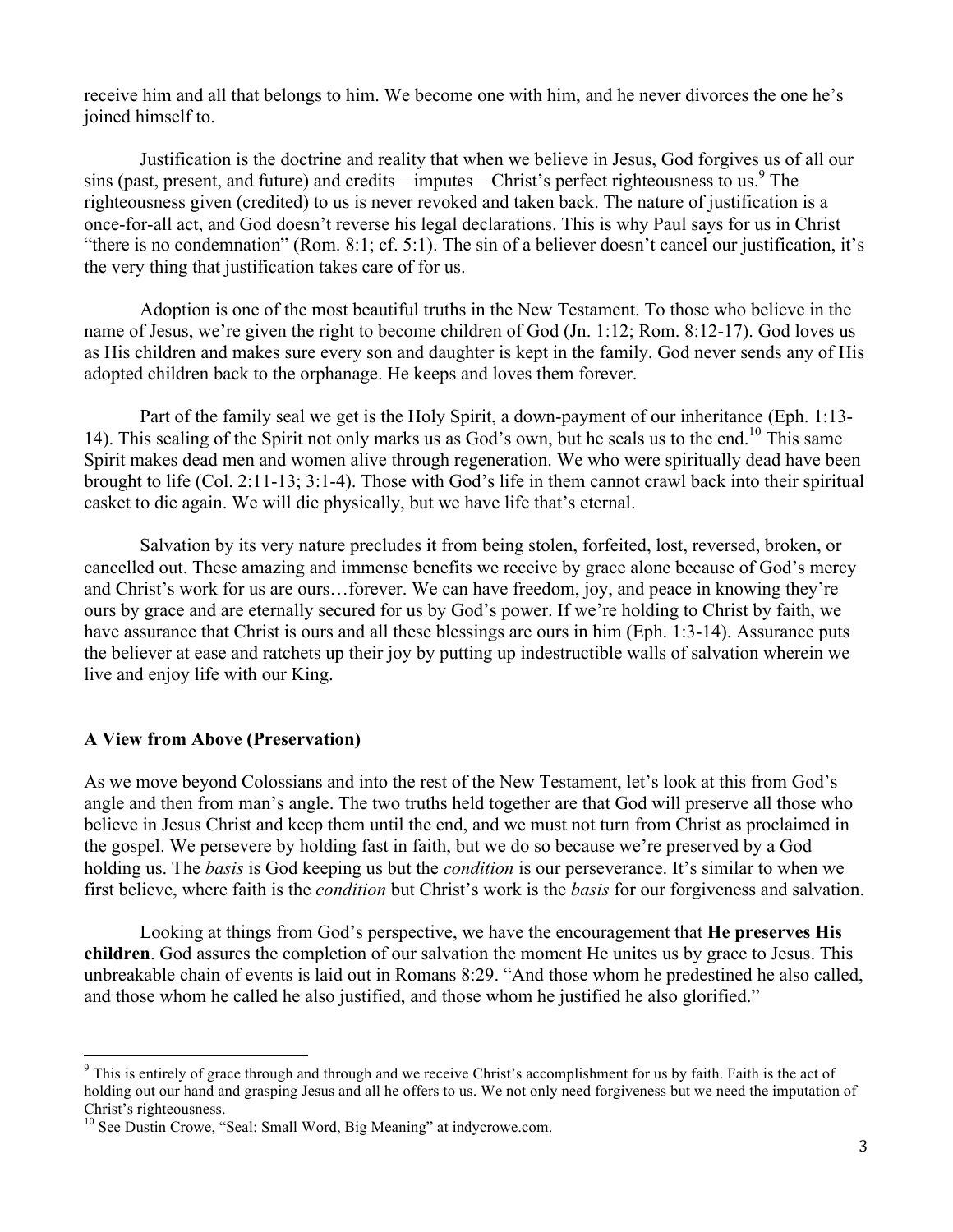Paul emphatically says every person God justifies will be glorified. In fact, Paul's past-tense language about glorification sounds as if it's already happened because the outcome is guaranteed. "He who began a good work in you *will bring it completion* at the day of Jesus Christ" (Phil. 1:6). Our assurance rests in the faithfulness of God to finish what he begins, His ability to keep those who belong to Him, and the sufficiency of Christ's work to present us pure and blameless.

In the Gospel of John, Jesus speaks several times about the eternal security of all true believers and he does so as a Shepherd offering peace to his people. "All that the Father gives me will come to me, and whoever comes to me I will never cast out…And this is the will of him who sent me, that I should lose nothing of all that he has given me, but raise it up on the last day" (Jn. 6:37, 39). How amazing. Jesus will never cast out those who come to him. He'll never push us away, never keep us from coming, never tell us to leave, and he will never walk away from us. He will lose *nothing* or no one who belongs to him.

A few chapters later where he tells them "I Am the Good Shepherd" who gives his life for the sheep (Jn. 10:11), he gives similar comfort. "My sheep hear my voice, and I know them, and they follow me. I give them eternal life, and they will never perish, and no one will snatch them out of my hand. My Father, who has given them to me, is greater than all, and no one is able to snatch them out of the Father's hand" (Jn. 10:27-29). Jesus knows those who are his. Jesus keeps all of his sheep, beating off the wolves and keeping the straying sheep from getting lost. He leads them home until they arrive safely into the fold. No one, including you, can snatch anyone from the Father's hand. This is great news.

These verses—and many more—tell us that though we must persevere, we will persevere because God preserves us. God is the strength and the energy behind our perseverance though we must keep walking and finish the race. God is faithful and will finish the work He's started in us by bringing it to completion.

Jesus "will sustain you to the end, guiltless in the day of our Lord Jesus Christ. God is faithful..." (1 Cor. 1:8-9). The New Testament connects God's faithfulness to His keeping us (1 Cor. 10:13). Because God is faithful, He will preserve us, and we will persevere because He is faithful. Paul put his trust in God and found an unshakeable foundation there for assurance. "The Lord will rescue me from every evil deed and bring me safely into his heavenly kingdom" (2 Tim. 4:18).

The almost forgotten book of Jude repeats this theme. "To those who are called, beloved in God the Father and kept for [or by] Jesus Christ" (Jude 1). "Now to him who is able to keep you from stumbling and to present you blameless before the presence of his glory with great joy" (Jude 24). These verses teach us that a person who genuinely believes in Jesus is united to him and kept forever.

Eternal security is true because God is faithful. He's taken on Himself the project of bringing His sons and daughters to completion. We continue in faith because we are kept by grace. We persevere because God is preserving us. He's hitched our wagon to the one who's already crossed the finish line, Jesus Christ.

#### **A View from Below (Perseverance)**

We as believers then simply, though not easily, don't let go of the gospel. If we continue holding fast to "the faith" we can rest assured that Christ is ours and we are his. That doesn't mean we don't sin, or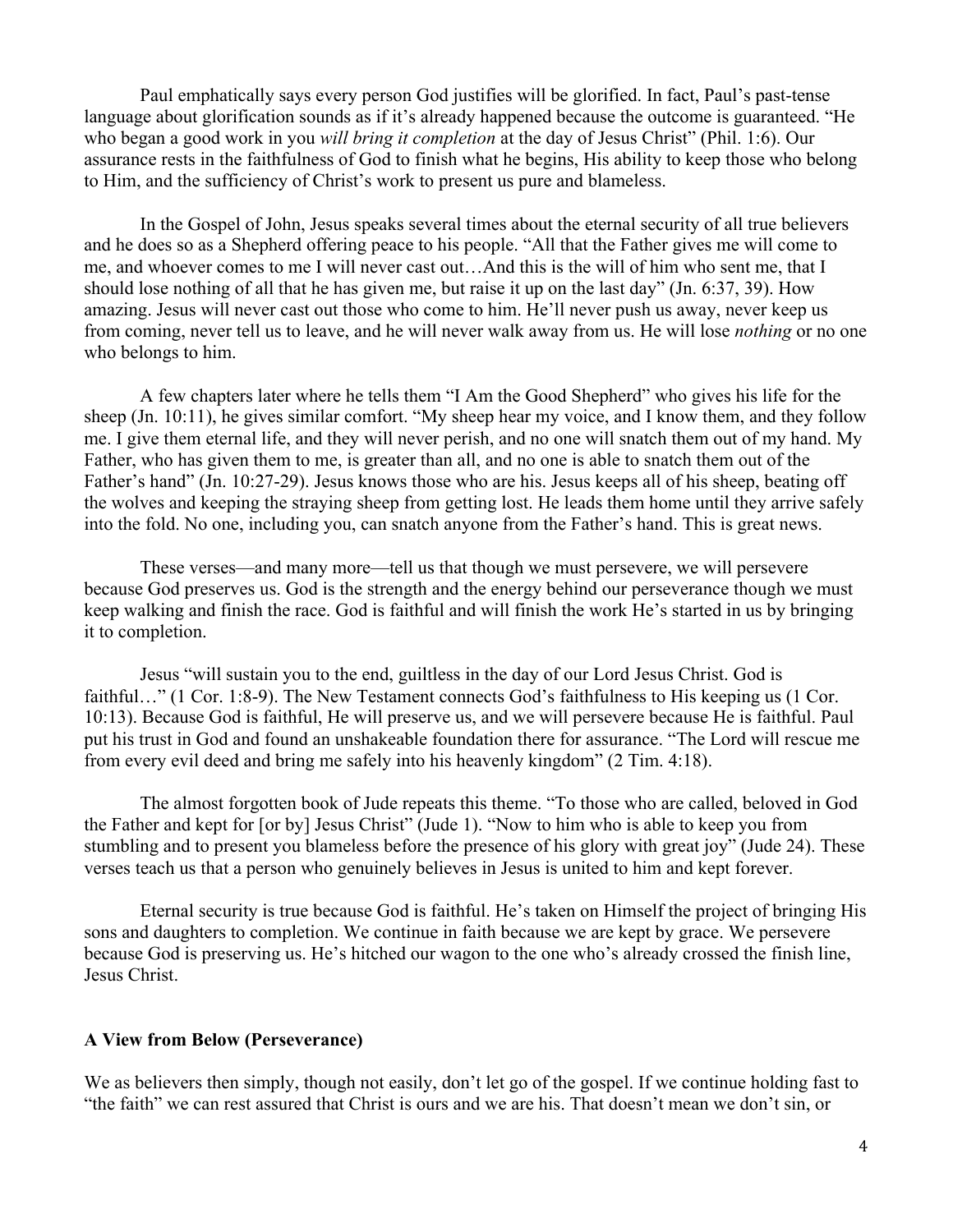even that our faith is perfect and we never struggle with doubt, sin, or even unbelief. But seasons of struggling and imperfect faith is set in contrast to willful unrepentance and rejection of Christ's gospel.

Only those who persevere—endure in faith in Christ and his gospel—will enjoy God's eternal rest. "Jesus said to the Jews who had believed him, 'If you abide in my word, you are truly my disciples'" (John 8:31). Endurance doesn't save us, but it demonstrates our union with Christ. All those united to Jesus must persevere and will persevere, not because of the power of their faith but because of the preserving power and grace who is the object of their faith.

Commentator P.T. O'Brien says it this way: "If it is true that the saints *will* persevere to the end, then it is equally true that the saints *must* persevere to the end."<sup>11</sup> There is no disconnect between the promise that God preserves and keeps all who are His and the truth that all who are His must persevere. This should encourage us that if we hold fast to Jesus we're promised salvation, not as something we earn but as the outcome of a faith that unites us to Jesus and receives all the promises in him. It should warn anyone who has turned away from Jesus or seeks salvation apart from him that they have no grounds to think they will be saved.

In Colossians 1:23, this conditional statement calls them to continue in the faith, meaning the confession of Jesus Christ proclaimed in the gospel. If they hold firm, stable and steadfast, and don't shift their hope to something other than Christ, then they can know they'll be presented before God as holy, blameless, and without fault (Col. 1:21-23). The "if" statement here isn't meant to express pessimistic doubt but the positive belief that they will continue in the faith.

Peter expresses a similar idea, although he uses "faith" differently. God has caused us to be born again to a living hope, "kept in heaven for you, who by God's power are being guarded through faith for a salvation ready to be revealed in the last time" (1 Peter 1:3-5). The certainly of our salvation rests in the fact that it's being kept in heaven and God is guarding it.

But, how does God work this out in us? It's through the faith *He* gives that *we* exercise. We must continue in this faith until the end but God is guarding us by His infinite power, and He's doing so through our faith. "God does not guard us *apart from* our faith, but only by working *through* our faith so that he enables us to continue to believe in him. In this way, those who continue to trust in Christ gain assurance that God is working in them and guarding them.<sup>712</sup>

This sounds like Paul when he says, "work out your salvation…for it is God who works in you, both to will and to work" (Phil. 2:12-13). We work because God is working in us. We must persevere but God is the one preserving our faith and energizing our perseverance. When we read passages that say we must endure and we must hold fast we should take those words seriously. But, we should understand them and our role in light of everything we've seen about God's promise to keep us and to empower us in our endurance.

#### **But what about…**

We might ask what about those people who don't persevere or endure? What about those people who don't hold fast to Jesus the Head (Col. 2:19). There are certainly people who make a confession about

<sup>&</sup>lt;sup>11</sup> P.T. O'Brien, *Colossians*, 69.<br><sup>12</sup> Wayne Grudem, *Systematic Theology* (Grand Rapids: Zondervan, 1994), 792.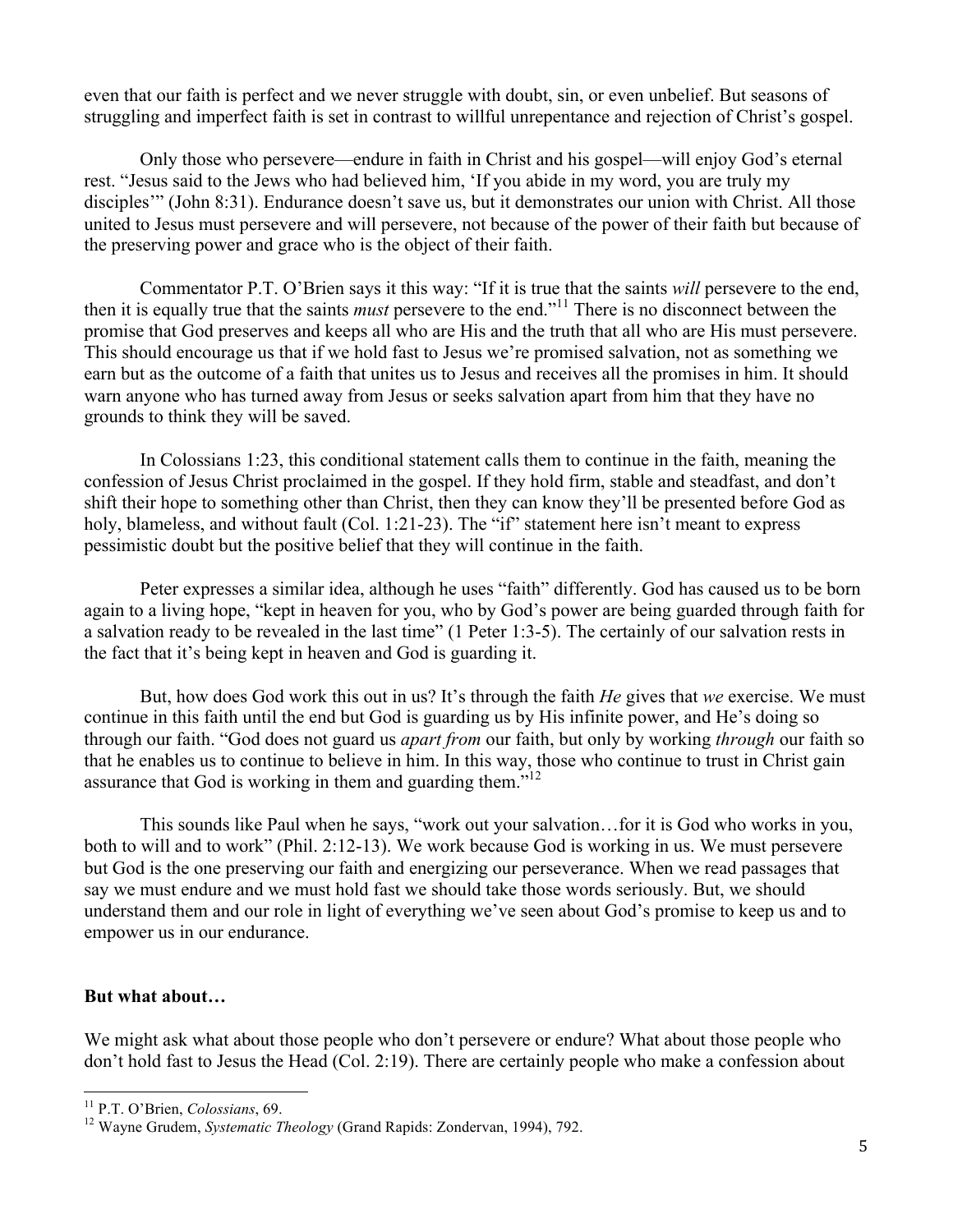Jesus or say they put their faith in him who walk away. Apostasy has less to do with moral sliding although that's often involved—and more to do with turning from belief in Jesus as taught in the gospel.13 In Galatians, Paul warns against Judaizers and any who might follow them because they preach a different gospel (Gal. 1:6-9). In Colossians, the warning is to not turn away from Jesus or to add to Jesus. The dangerous sect in Colossae are those teaching things not according to Christ (2:8), who have not held fast to Christ (2:19).

The NT doesn't teach that these are people who lost their salvation. They aren't people who were genuinely forgiven but now they're not. They're not those who had the law written on their hearts but now it's been scratched out (Heb. 8:10). The NT teaches that these people who have appeared to be followers of Jesus were never in Christ. It's not that they fall from their union with Christ, but they were never united to him.

Paul says in 1 Cor. 11:19 there are some in the church who are "genuine" and some who are not. It's not that salvation is lost but there are some who never had it. We know the genuine ones because over the course of their life they grow in Christ and they hold fast to their confession about Christ. "They went out from us, but they were not of us; for if they had been of us, they would have continued with us. But they went out, that it might become plain that they all are not of us" (1 Jn. 2:19). These are people who once said they believed in the Son but now they deny the Son (1 Jn. 2:20; cf. 2 Jn. 9). It's not that they lose salvation but they were never part of us.

We're responsible to hold fast to Jesus and not turn to another gospel, but God has promised that He will empower us to do so. Those still putting their trust in Jesus and confessing Him alone as their Lord have all the reason in the world to believe they're God's children and will be kept to the end. Those who've turned from Jesus either by relying upon something else for salvation or by denying Jesus as Lord have no reason to believe that they'll escape judgment. This should give great joy and hope to anyone presently looking to Jesus and scare the hell (literally) out of anyone who's turned from him.

#### **Assurance**

One reason this doctrine deserves such attention and why it has been the source of so much writing is because the applications are significant. We can't answer every question in this limited space or fully unpack the practical effects of such a doctrine, but we must consider a few points.

What we should see from this is that the phrase "once saved, always saved" might be true but it can be dangerously misleading. Eternal security doesn't mean that people who make a confession of Jesus or pray a prayer always have genuine faith. The doctrine has been misused to teach that people can be converted but spend the rest of their lives walking contrary to the gospel. Some even suggest that a person might deny Jesus and yet we should assume they're saved.

To repeat what's been said, genuine faith is discernible by perseverance. Perseverance isn't the grounds of our salvation but it's the condition of it. No one who lives a life completely contrary to the

 $13$  D.A Carson defines apostasy as "the decisive turning away from a religious position and stance one firmly held. It differs from ordinary unbelief in that it involves turning away form a position of belief; it differs from backsliding in that it is calculated, decisive, and irrevocable; it differs from merely changing one's mind over some relatively minor theological point in that it involves the rejection of an entire position and stance." D.A. Carson, "Reflections on Assurance," in *Still Sovereign*, ed. Thomas Schreiner and Bruce Ware (Grand Rapids: Baker Books, 2000), 247-276: 260.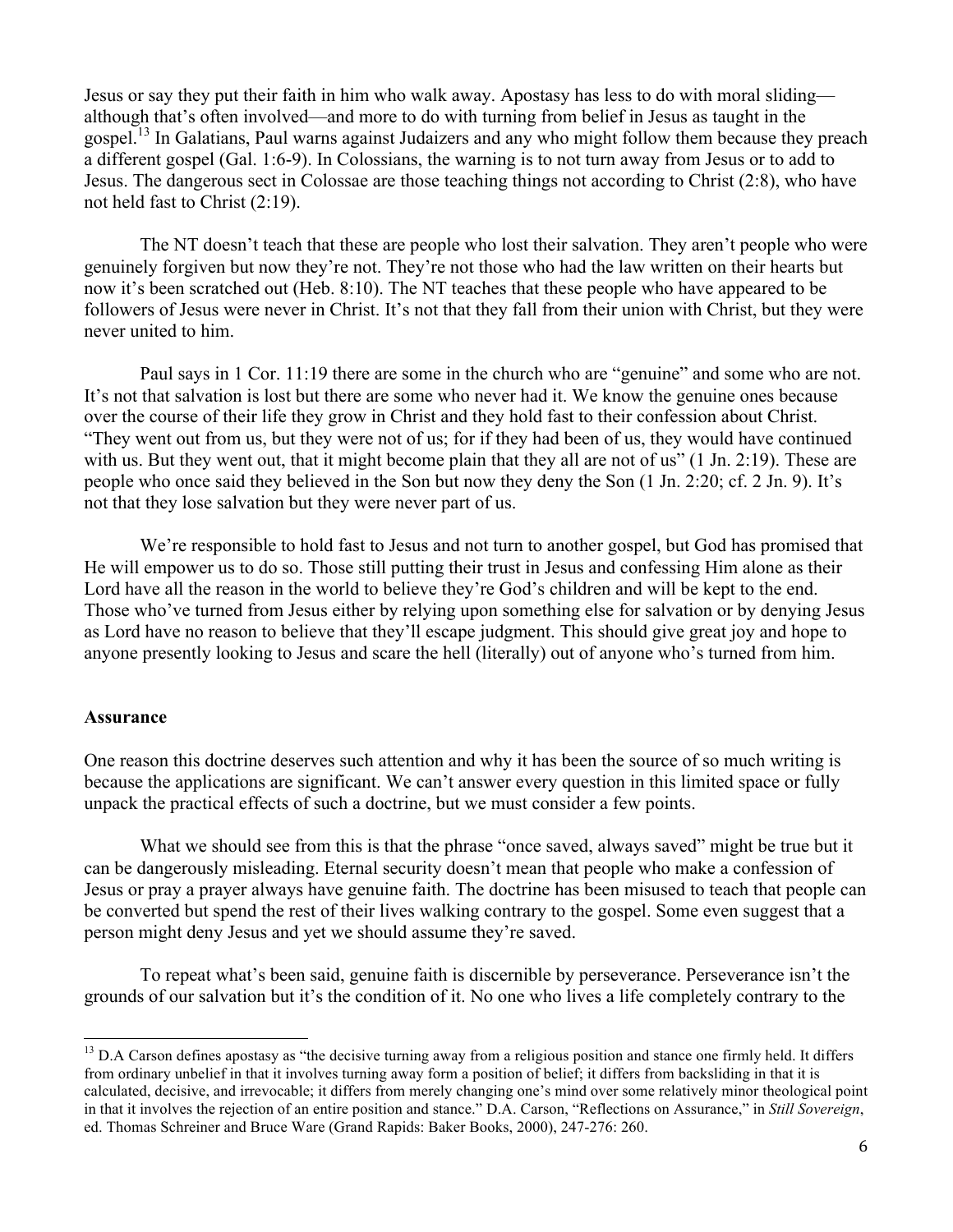Bible and doesn't feel convicted, who utterly forsakes the Christian community, and who no longer confesses Christ should have any hope of standing before God and being blameless.

The tragedy is those most needing to hear and heed the warnings are deaf to its shout, and often those safe and secure in Christ are the ones most frightened by these words. The passages calling us to persevere are meant to warn and awaken those who turn from Christ, and to encourage those who believe in Jesus and see any spark of Spiritual life. They're meant to provide hope, peace, and assurance for those holding firm to the gospel of Jesus. If we believe he is who the Bible says he is and we confess him as our Lord, then we can know he will present us holy, blameless, and without any fault (Col. 1:22). We hold fast to Christ but are aware that we do so only because God is holding fast to us.

This means the warnings are true in that no one who fails to persevere or hold fast to Christ will be saved at the judgment day, but they are also the very means used to encourage believers to keep holding fast and keep persevering. When Paul says Jesus died to present us blameless and holy before God "if indeed you continue in the faith" (Col. 1:23), he's encouraging the believers to hold firm to the gospel. Believing their perseverance will happen doesn't keep him from encouraging it to happen. These Scriptural warnings and encouragements are the very means God uses to help us hold fast.

A couple dangers might rob us of the assurance God desires for us. First, the American evangelical landscape has placed undue emphasis on a moment of conversion tied to our response, whether that be coming down an aisle, signing a card, or praying a prayer.<sup>14</sup> It's true that there is a moment when the Spirit gives us life (regeneration) and God unites us to Christ, both of which are instantaneous. But from our end this often happens over time, and many people who are trusting in Jesus don't know when that "moment in time" took place.

Michael Horton explains: "Many people see their salvation in terms of a decision they made, and since their assurance of salvation is based upon the shifting sands of human decision, they are faced with having to return frantically to the mirror every hour on the hour rather than resting in the character, plan, and purpose of a sovereign God."<sup>15</sup> If you remember the hour you first believed that's great. But whether you do or you don't your assurance should be located in your present trust of Jesus alone who has saved you and will complete your salvation.

This leads us to a second danger. If we base our assurance on what we've done or how much we've grown, we'll always question if we've done enough or if it's authentic. There *should* be some fruit in the life of a Christian that reflects Jesus (Gal. 5:22-23). When we feel for a spiritual pulse in our heart there should be signs of life showing the Spirit has breathed life into us. But, we must be careful not to be too introspective and to give ourselves over to unhealthy self-analysis. We should see fruit but we shouldn't become fruit inspectors tediously working over every piece to see if it's real or not.

There are some Christians with very sensitive consciences, and usually they struggle with or lack assurance. For them, their self-condemning tendency might mean they should be careful not to trust their own judgments of spiritual life and growth. Listen to the voices of others in your church who know you. Other people never question their assurance, despite others in the Church asking them tough questions about whether or not they're saved, and they need to look at their lives with more scrutiny. In both cases, the key and ground of assurance is looking to Jesus alone for salvation and resting in the promises of God. Am I believing in Jesus today for my salvation?

<sup>&</sup>lt;sup>14</sup> See: J.D. Greear, *Stop Asking Jesus into Your Heart* (Nashville: Broadman & Holman, 2013).<br><sup>15</sup> Michael Horton, *Putting Amazing Back into Grace* (Grand Rapids: Baker Books, 2002), 173.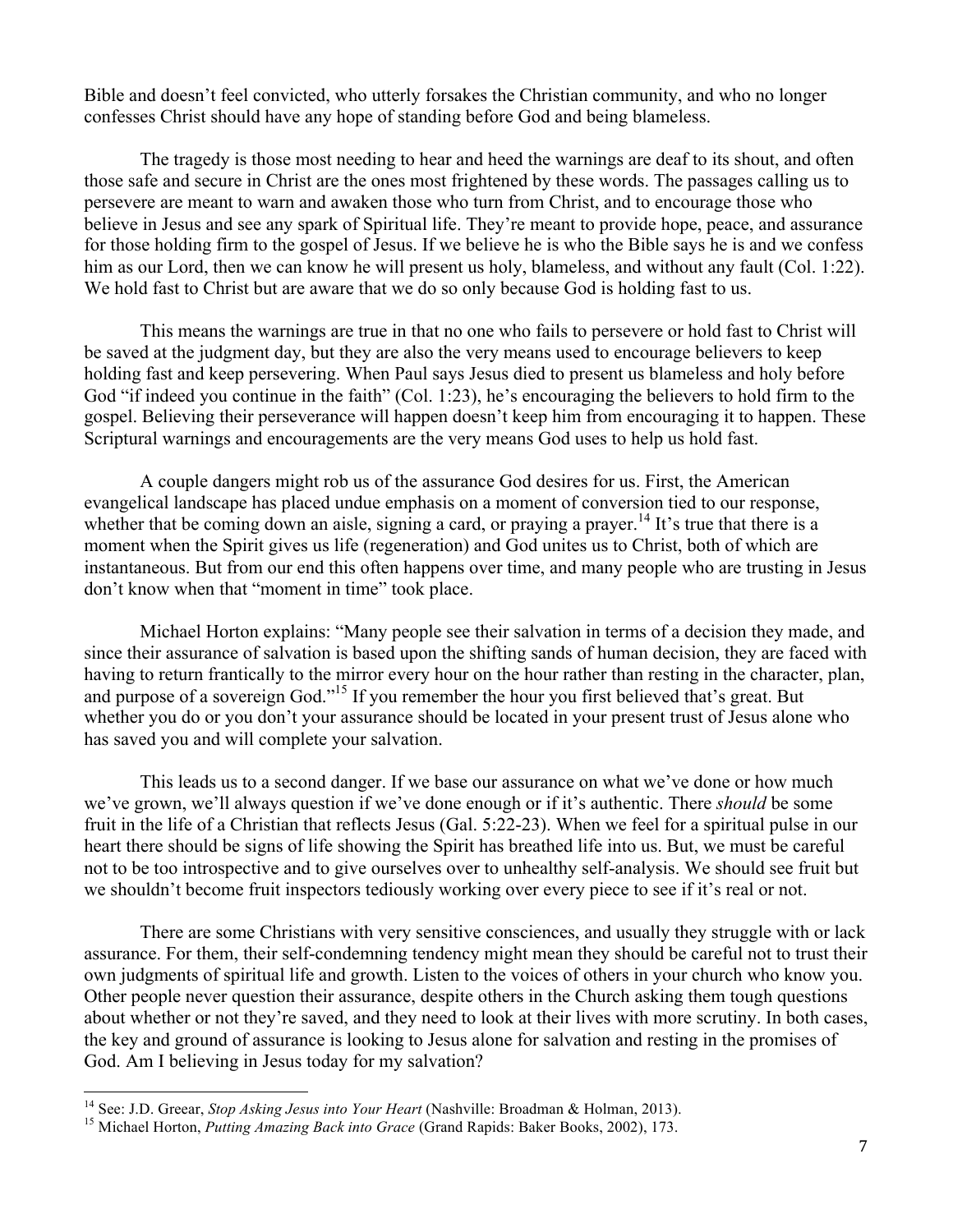Although the truest means of assurance is a present and enduring trust in Jesus, seeing fruit in our lives is one way to strengthen assurance. "Although works cannot save and cannot be the primary ground of one's assurance (that, surely, is Christ and his work and promises), they may serve as corroborating evidence."<sup>16</sup>

Fruit in our life can support the validity of our faith but it can also be a subjective and dangerous test if we set the standards beyond what God has set. The NT says there should be genuine fruit, which might mean for some a handful of healthy fruit and not a dump-truck full. The Puritan Richard Sibbes wrote: "It is one thing to be deficient in grace, and another thing to lack grace altogether."<sup>17</sup>

Every Christian can look at their life and be frustrated by their failures or disappointed in how little or slow they've matured. But, the question is are we different in any way from our old self? It's not how far we have to go but have we taken steps, even if we're still crawling, in grace?

I know in writing this that some who should have assurance won't have it (yet). And some who shouldn't have assurance will be unmoved in their apathy. For anyone who struggles with assurance, I encourage you to keep praying for and fighting for it. You aren't justified by assurance but by faith in Christ. What keeps you isn't your ability to hold onto Jesus but his ability to hold onto you.

The struggle for assurance is not an abnormal Christian experience. It might come and go, or increase and decrease at times. It might be a while before you taste the sweet comfort of assurance, but continue looking to Jesus alone as your hope and continue resting in the character and promises of God.

Assurance is a good thing to have and something each Christian should pursue. It grants us peace and rest from our anxiety. It strengthens our trust and bond of love with God, knowing He sees us as His child and is for us. It frees us to take risks and hold loosely to our lives and this world. It motivates prayer to a God we know hears us and it fuels our worship for a God who calls us to come near. It is good and desirable and is even something God wants for you, but it might not come all at once.<sup>18</sup>

## **Final Thoughts**

The doctrine of the perseverance of the saints says all Christians must continue on by holding firm to Jesus. Those who hold firm to Jesus will stand before God as holy, blameless, and without fault. Those who turn from Jesus demonstrate their lack of genuine faith and distance from Christ, and they will suffer the punishment for their sins. This doctrine warns anyone not clinging to Christ that they have no firm ground on which to stand. It motivates us to press on and persevere, not by looking within for strength but by looking to our Savior and High Priest who will see us to the finish line (Heb. 12:1-2)

While it's true we must persevere, it's also true all Christians will persevere because God is preserving them. Our endurance depends not on our strength but on God's. The bond of our union with

<sup>&</sup>lt;sup>16</sup> Carson, "Reflections on Assurance," 274.<br><sup>17</sup> Sibbes, *Bruised Reed*, 36.<br><sup>18</sup> "Christians think to have assurance all at once, upon a sudden, and are apt to be very much troubled if it commeth not in by the lump: whereas the will of God is, to let it sometimes by little and little; and the soul may be a long time in attaining it." Samuel Petto, quoted in Geoffrey F. Nuttall. *The Holy Spirit in Puritan Faith and Experience*. Chicago: The University of Chicago Press, 1947), 139.